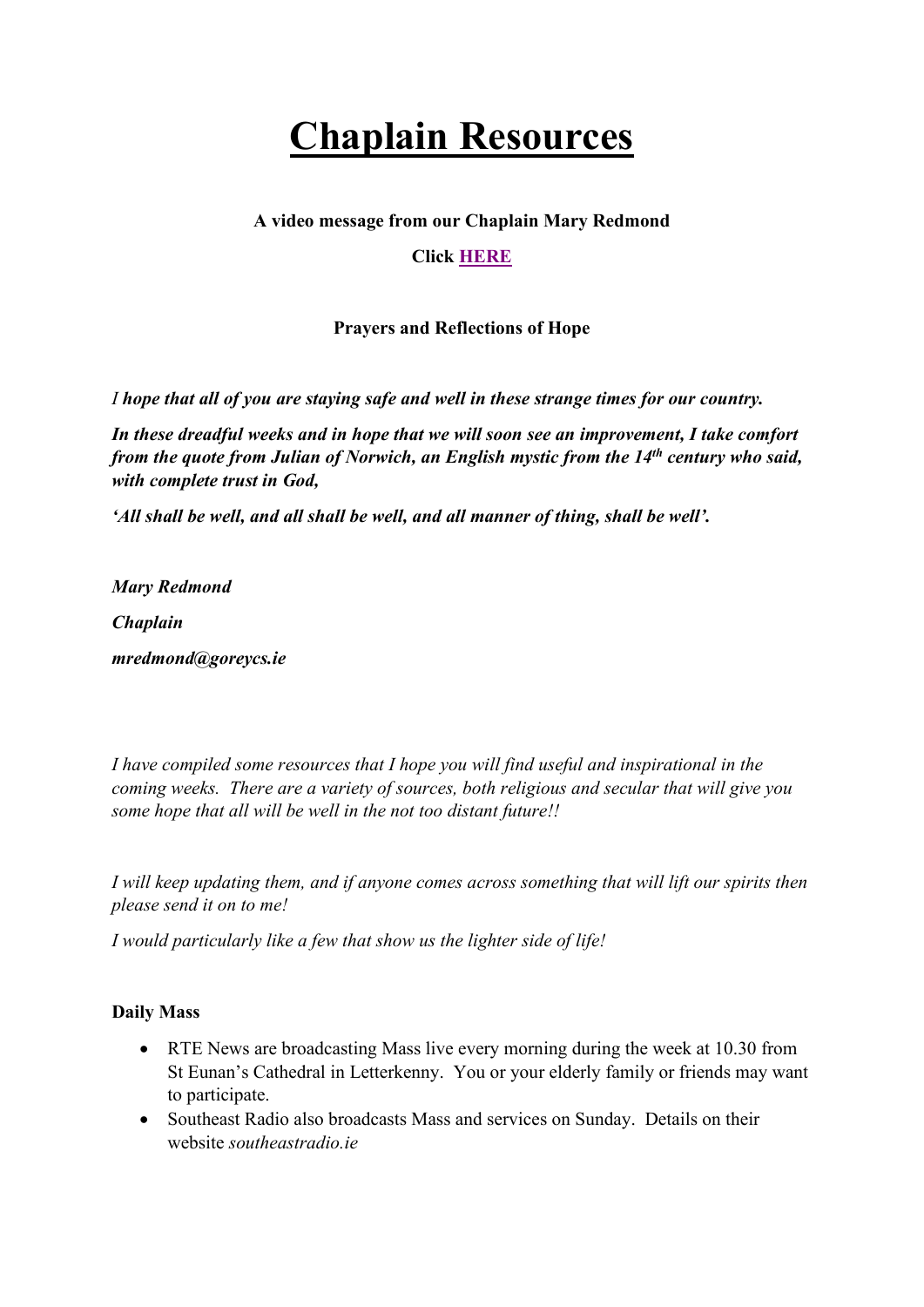• Quite a number of parishes are broadcasting Masses or services on line. Go to the relevant parish website.

#### **Niall Breslin Mindfulness**

Niall Breslin's mindfulness meditations are on *niallbreslin.com.* Niall has a big interest in mental health issues and encourages people to talk about their problems or issues. It may be important for people who are feeling a little low because of the ongoing social distancing restrictions.

#### **Universalis Website and App**

This website *universalis.com* focuses particularly on the Liturgy of the Hours which is the Christian church's daily prayer, said seven times during the day. It also has an app which costs about €13, which gives daily readings, Liturgy of the Hours, prayers, novenas, etc.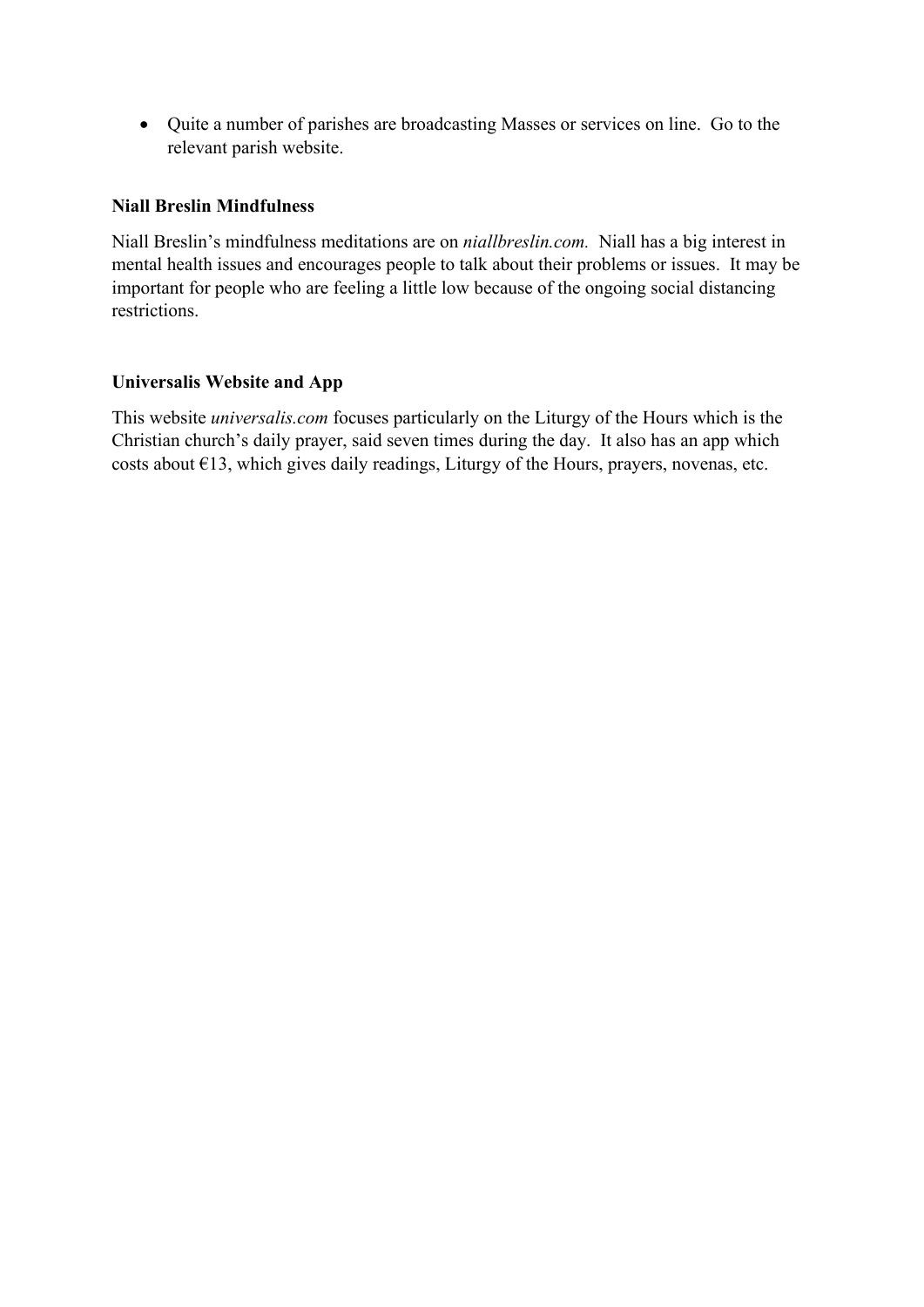

A Prayer for Healing at a time of Covid-19

We come to you in prayer, O Loving God as people of hope, trusting in your protection, your care and healing.

Help us to care for each other in these unprecedented times.

Bring healing and comfort to those who are sick.

Bless and protect the medical professionals caring for the sick and all who take care of those who are ill.

Guide our leaders towards wise decisions.

Strengthen all to live and work in new ways together for the greater good of all.

We make our prayer through Christ our Lord. Amen.

St Patrick, Pray for our world St Brigid, Pray for our world Venerable Mary Ward, Pray for our world



WE PRAY THAT WE WILL ALL GO GENTLY WITH OURSELVES AND WITH EACH OTHER DURING THIS TIME OF ONLINE TEACHING AND LEARNING.